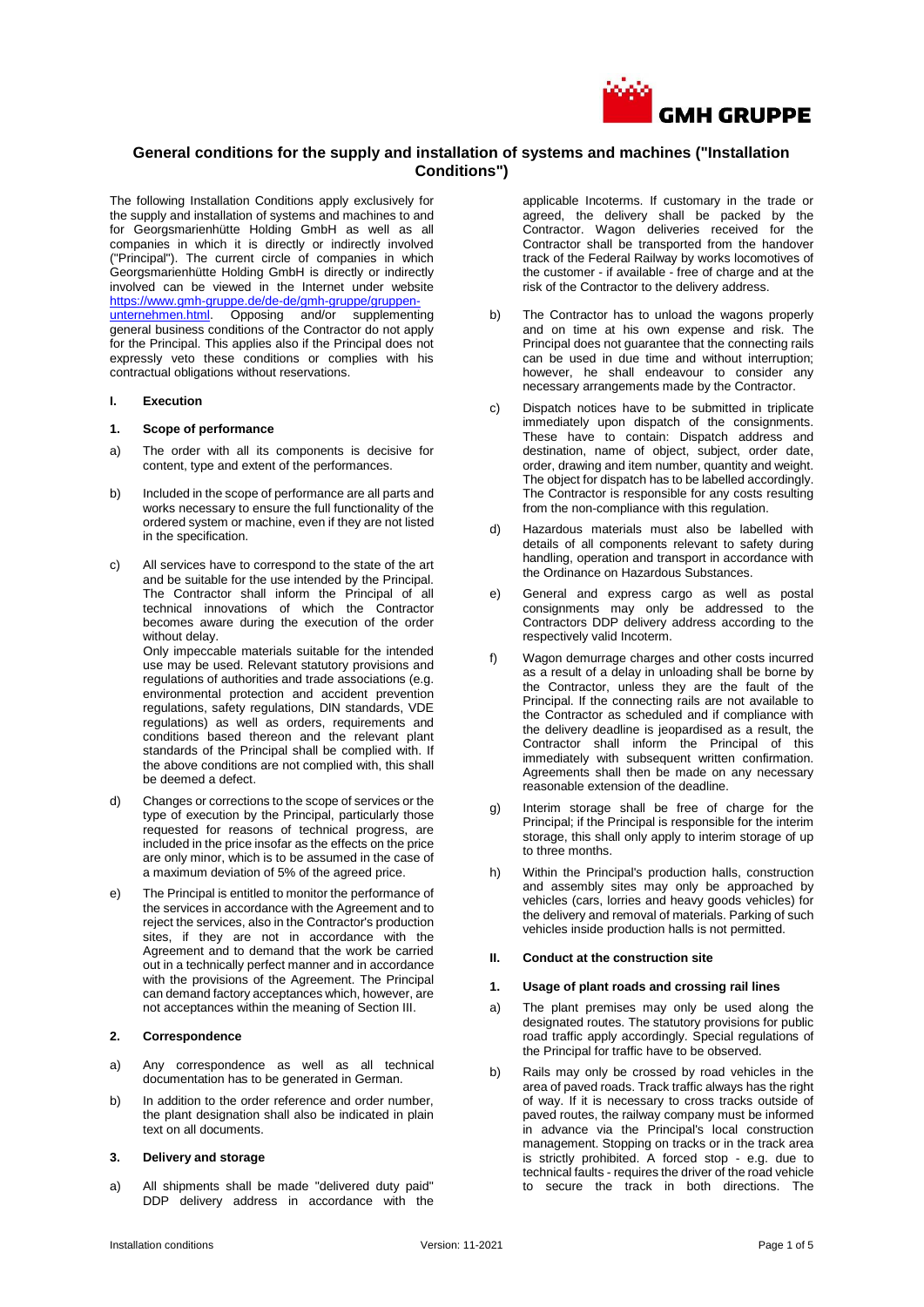neighbouring rail way control centres or switch posts must be informed immediately.

- c) A safety instruction is handed out to all fitters and drivers by our occupational safety department.
- **2. Establishing, maintaining and clearing of the installation site**
- a) The Contractor shall inform the Principal in writing of the name of the responsible installation manager 4 weeks before the start of the installation. A change of the installation manager requires the prior written consent of the Principal. The Principal may only refuse consent for compelling reasons.
- b) The installation site layout shall be subject to the express approval of the Principal; it shall be specified in an installation site layout plan.
- c) When setting up, maintaining and clearing the installation site it, in particular also in consideration of the necessary safety measures, the Contractor shall take all precautions not to obstruct operations and other work to be carried out in this operating area as well as third parties. If obstructions are unavoidable, the Contractor shall inform the Principal without delay and the Parties shall reach additional agreements on this.
- d) Before commencing installation work, the Contractor shall check the installation site for correctness with all foundations, connections etc. that are important to him.
- d) The Contractor is obliged to use only suitable workers for installation work at the Principal's works. Proof of suitability shall be provided at the request of the Principal. In the case of work for which a statutory certificate of competence is required, the relevant certificates shall be submitted to the Principal without prompting. Unsuitable workers shall be replaced by suitable workers without delay at the request of the Principal. If there are doubts about the personal reliability of the employed workers or if there are breaches of discipline, which make continued employment on the plant premises appear unreasonable for the Principal, the Principal may prohibit these workers from entering the works premises.
- f) The installation site maintained by the Contractor has to be kept tidy. In particular the ongoing disposal of any incurred waste and scrap amounts has to be ensured. In the event of complaints, the Principal shall clear the installation site at the Contractor's expense after a prior written warning has been issued to no avail.
- g) The Principal has to provide sufficient lighting on the installation site.
- h) The Principal shall not supply a plant phone connection at the installation site.
- i) Work, recreation, accommodation, storage rooms and the like may only be set up and heated with the consent and in accordance with the instructions of the Principal. They have to be identified with company signage. The Contractor shall implement this, if required for the operation. The initiator is responsible for the implementation costs.
- j) Installing trailers, mobile homes and sleeping containers on the works premises is prohibited.
- k) Changing rooms, lounges, washrooms and showers as well as toilets of the Principal may not be entered or used by the Contractor, its employees and other agents without the Principal's special consent. The Contractor shall itself provide for such facilities, including the disposal of waste water and faeces.

l) Where necessary, the Contractor shall provide security guards.

# **3. Scaffolding, equipment etc.**

- a) The Principal shall not provide scaffolding, equipment, timber etc.
- b) Only working and protective scaffolds in accordance with the DIN standards valid at the time of the construction project are permitted. In the case of scaffolding of other designs, proof of suitability for the intended use, e.g. general building authority approval or static calculation, must be provided.
- c) The Contractor shall permit third parties to shared the use of the scaffolding provided by him or the Principal, insofar as this does not impede the proper execution of the work assigned to him and its timely completion.
- d) Scaffolding may only be removed by the Contractor with the consent of the Principal.
- e) The use of equipment, scaffolding, preparation and lifting gear etc. belonging to the Principal or third parties is only permitted with their respective permission. Use shall be at the Contractor's own responsibility and risk; the Contractor shall be liable for any damage to or loss of items belonging to the Principal or third parties as a result of such use.

#### **4. Drawings, calculations and other technical documentation**

- a) Immediately after receipt of the order and prior to the commencement of the factory work, the Contractor shall submit two sets each of the calculations, execution and construction drawings, anchoring and foundation plans and other technical documents required for the execution of the Principal's order to the Principal for review.
- b) As a rule, the Principal requires 3 weeks to review these documents. This review period does not extend the agreed delivery time.
- c) The Contractor may not start with the factory work until the Principal has released these documents for execution. The release of the submitted documents for execution by the Principal does not limit the Contractor's responsibility for the execution of the order in accordance with the Agreement. This also applies for suggestions and alteration requests by the Principal.
- d) All technical documents which must be made available to the Principal by the Contractor for the involvement of third parties so that the overall system can be completed on time, such as anchoring and foundation plans, motor lists, hydraulic plans, lists of additional parts, etc., must be handed over to the Principal in good time so that the Principal has sufficient time to properly enquire about, order and carry out the necessary services. Damage and costs, e.g. any necessary storage for delayed manufacture, assembly or commissioning, which arise due to delayed delivery of such documents, shall be borne by the Contractor.
- e) The final drawings, parts lists, calculations and other technical documents shall be handed over to the Principal in full and in digital form. If this is not possible, e.g. in the case of company printed documents, the documents shall be provided in quadruplicate. They shall become the property of the Principal. The provisions of copyright law remain unaffected.
- f) The Principal is entitled to pass on the aforementioned documents to third parties to whom it delivers the delivery item.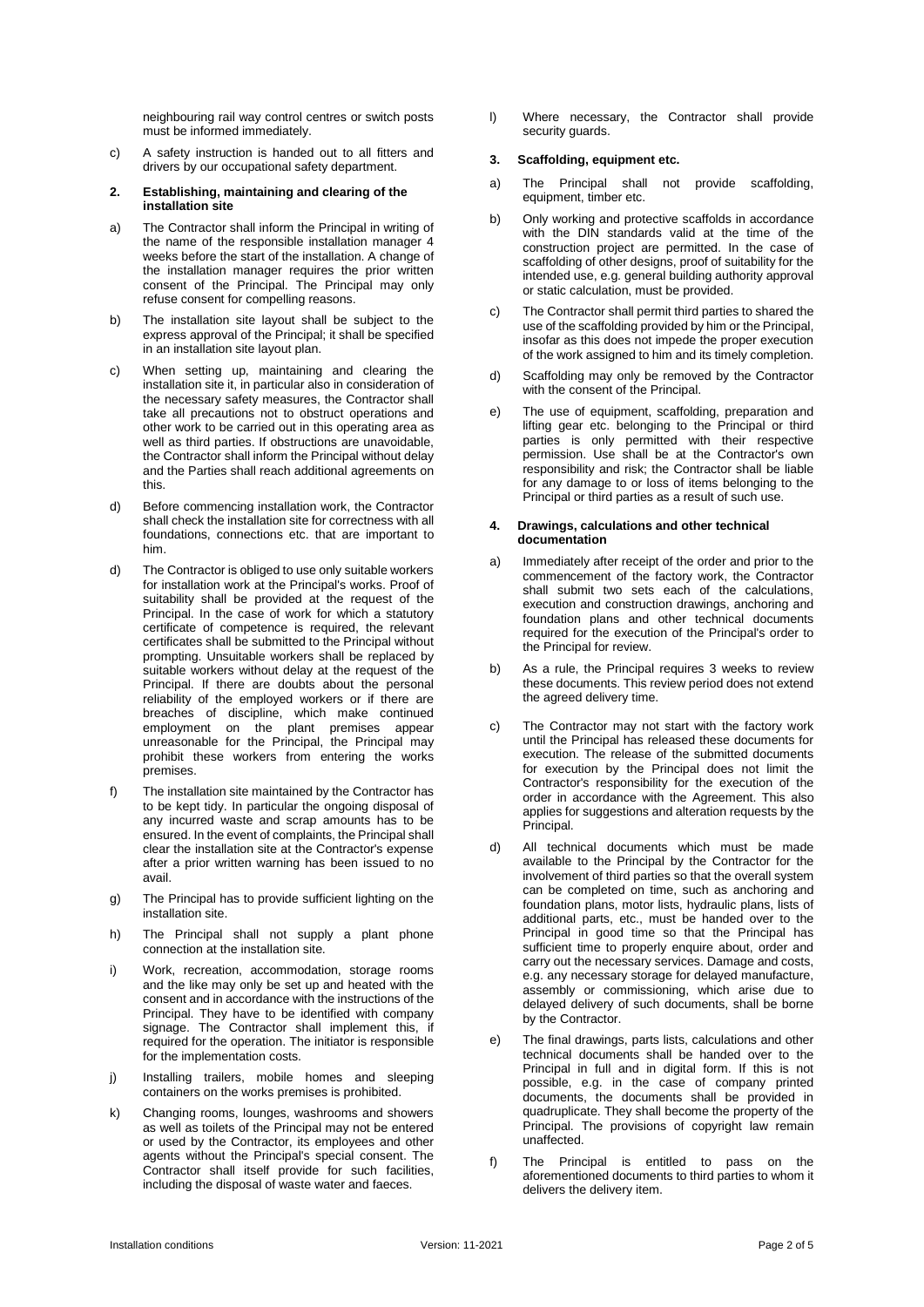- g) Documents to obtain permits from authorities and associations shall be handed over to the Principal free of charge.
- h) Drawings and other documents made available to the Contractor remain the property of the Principal.

# **5. Power, water etc.**

- a) If the Contractor requires electrical energy for the deliveries / services ordered by the Principal on the Principal's premises, this may only be taken from the facilities assigned by the Principal as, from 01.01.2021, the Principal is obliged to carry out an accrual in accordance with the law on measurement and calibration (Guideline on measurement and estimation for EEG apportionment obligations). For the extraction of electrical energy, it is mandatory for the Contractor to participate in an on-site instruction. Otherwise, the extraction of electrical energy is prohibited.
- b) Connection points for the provided power shall be determined by the Principal. Supply lines to the points of consumption shall be established and maintained by the Contractor. The Contractor shall provide the necessary construction power distributors; they must be equipped with fault current protection in accordance with VDE 0100. Without this protection, the connection shall not be approved.
- c) The Contractor shall inform himself about the technical conditions of the connections. Only the connection devices intended for this purpose may be used for the extraction. No changes may be made to the connections. Usage by the Contractor is at his own risk. The Principal shall is not liable for failures and defects.

### **6. Monitoring the installation site**

The Contractor is responsible for the monitoring of the installation site incl. facilities, material, equipment and items of the workers. The Principal is not liable for damages due to theft, fire etc.

### **7. Entry and exit control**

Prior to commencement of the work, the Contractor shall submit a list of names of all employees and workers employed at the installation site, stating their date and place of birth, their place of residence and vehicle registration number, so that identification cards can be issued by the Principal's works supervisor. Any changes must be reported in good time. These identity cards are to be returned in full after completion of the work; the Contractor is responsible for the timely collection of the identity cards. All workers employed by the Contractor on the works premises must pass through the entry and exit control and comply with the control regulations in force at the Principal.

### **8. Plant supervision**

All employees have to be made aware that they have to comply with any orders issued for their own protection and for the protection of the plant facilities, as well as with any instructions issued by the plant supervisor.

#### **9. Prohibition of alcohol, tobacco and drugs**

- a) It is prohibited to bring alcoholic beverages and drugs (particularly narcotics) onto the factory premises or to consume them on the factory premises.
- b) Smoking is only permitted within the specially marked area.

# **10. Equipment list**

Prior to delivery of equipment, tools, machines and the like, the Contractor shall submit a list to the Principal and hand over a copy thereof to the Principal's plant security. Small tools may be listed together in tool containers. All such items shall be clearly marked as Contractor's items. Only the items listed in these lists shall be released for removal.

# **11. Security and work safety regulations**

- a) The Contractor shall inform himself of and strictly observe and comply with the respectively applicable regulations of the supervisory authority as well as all accident prevention regulations of the competent professional associations. In the case of works which require special safety measures, the Contractor shall continuously ensure that the necessary safety measures are implemented and maintained for the duration of the work.
- b) The Contractor shall draw the attention of his workers and his agents to the special hazards of the works operation, in particular the railway operation.
- c) The Contractor's employees are prohibited from leaving the assigned work area and from entering other establishments without justified cause.
- d) The Contractor shall contact the Principal's Health and Safety Department prior to commencing work on the plant premises. Relevant accident prevention regulations can be inspected at this department and in the plants.
- e) The prescribed body protection items (safety helmet, safety shoes, etc.) have to be used.
- f) Gas, compressed air, steam and the like, if provided by the Principal, may only be tapped at the designated points which are approved by the Principal and by means of the connection devices provided for this purpose.
- g) Works using fire of any kind (welding, cutting, soldering, heating, etc.) may only be carried out after prior information and written permission from the plant's fire brigade and, if there is no such fire brigade, from the department otherwise responsible for fire protection.
- h) For all work in plants where cranes, hoists and other transport equipment are installed, the Contractor shall assign a liaison person, who shall communicate with the machinists, crane operators, shunters, etc., insofar as this is necessary to avoid possible mutual danger. The liaison officer shall be named to the Principal in writing.
- i) The Principal's safety specialists shall be available to the Contractor for advice on all occupational safety issues during the performance of the work on the plant premises.
- j) Accidents have to be reported to the Principal without undue delay.

### **12. Conduct at the installation site**

When carrying out the work, the Contractor shall adapt to the operating conditions of the Principal. Other work to be carried out by the Principal or by external companies on the installation site must be considered.

## **13. Provision of material**

a) The material provided by the Principal remains the Principal's property and may only be used for his purposes.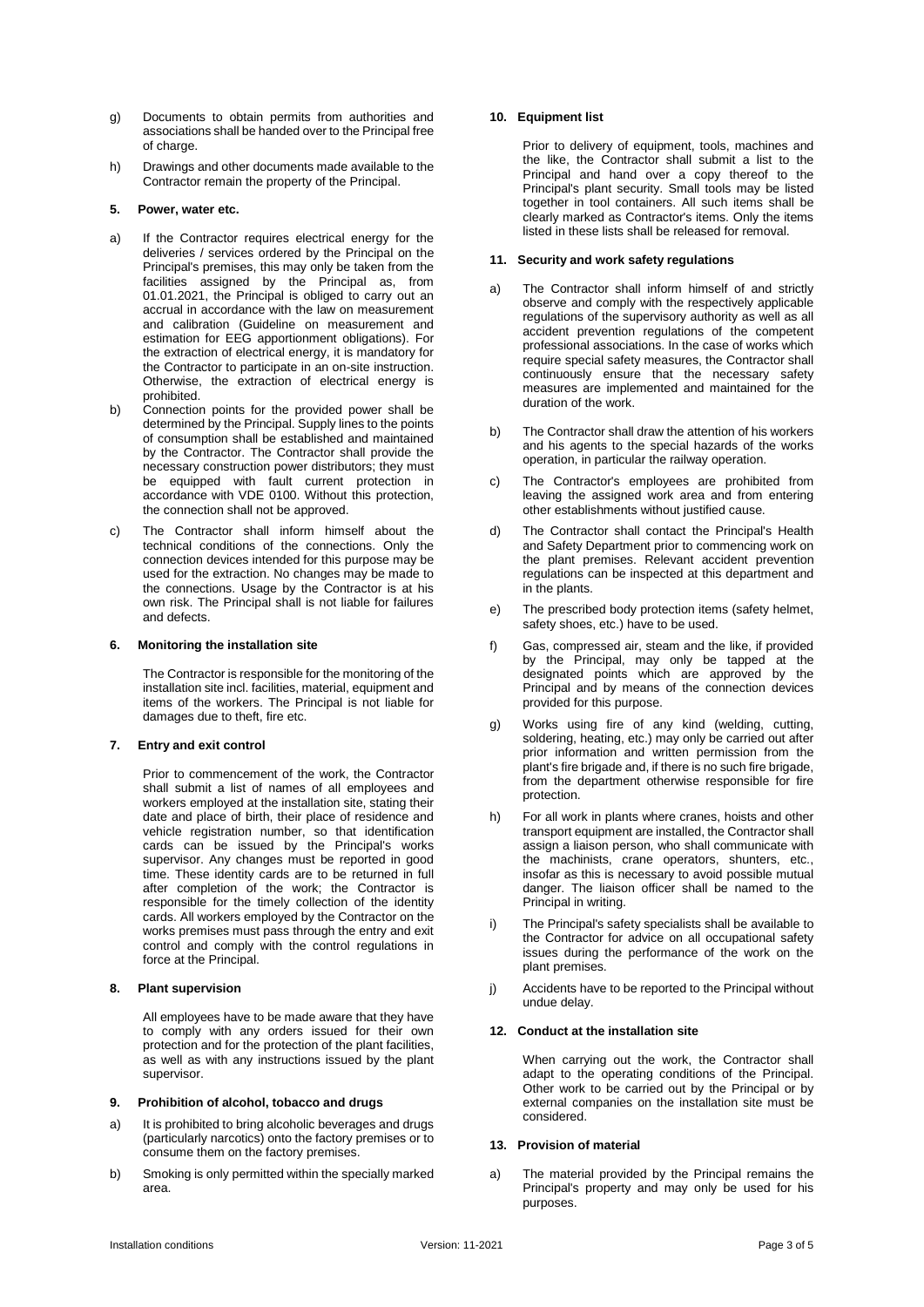- b) The material must be requested from the Principal in writing and in good time, stating the exact delivery time. The Contractor shall bear all risks of deterioration, reduction and loss etc. from the time of takeover, which has to take place immediately.
- c) The transport of materials from the Principal's magazines or warehouses to the place of use as well as the loading and unloading are the responsibility of the Contractor.
- d) In as far as the material provided is included in the total order, the total sum shall be reduced by the values of the material provided on which the order is based, plus the overheads, surcharges and VAT incurred thereon. If the material provided is not included in the total order sum, the invoice shall be issued against proof of the quantities actually required. Additional quantities required in excess of this shall be remunerated by the Contractor in accordance with sentence 1.
- e) Residual quantities of the material provided, including scrap, are to be returned by the Contractor; they are to be taken to the place on the works premises specified by the Principal free of charge and without delay.
- f) At the request of the Principal, the Contractor shall provide evidence of the consumption of all materials provided with the final invoice.
- g) If the Contractor has concerns about the quality of the substances, materials or components supplied by the Principal, he shall inform the Principal of these in writing prior to using them, if possible.

### **14. Instructing the Principal's personnel**

The Contractor undertakes to instruct the Principal's personnel to be named by the Principal during assembly and commissioning in an appropriate manner about the mode of operation, operation and maintenance of the delivery item. Operating instructions shall be handed out.

# **15. Environmentally hazardous substances**

- a) When carrying out work, the Contractor is subject to a special duty of care with regard to environmentally hazardous substances. If pollutants are suspected or found in connection with the performance of the work, the Principal shall be informed immediately; he shall be given the opportunity to investigate and take suitable measures.
- b) If the Contractor's services also include the removal of the materials produced, it shall observe and comply with the statutory provisions, in particular those of the Economy Cycle and Waste Management Act. Unless otherwise agreed in writing, the costs incurred in connection with compliance with these regulations and the removal shall be included in the agreed remuneration for services.

### **16. Photographing is prohibited**

Taking photos of the installation site are only admissible with the written consent of the Principal.

# **III. Approval**

- 1. Insofar as the Parties have agreed on acceptance, the Principal shall accept the performance as soon as this is requested by the Contractor after completion. The time, type and place of acceptance shall be agreed separately.
- 2. Acceptance may be refused on account of material defects until they have been remedied.
- 3. A record of the acceptance shall be drawn up and signed by the Principal and the Contractor.
- 4. The risk of demise or deterioration is only transferred to the Principal upon overall acceptance, regardless of partial approvals.
- 5. The Principal can use the system for the production from the time of initiation. This does not constitute approval.

# **IV. Quantities, weights**

- 1. The Principal reserves the right to acknowledge excess or short quantities.
- 2. If the agreed quantities and weights are undercut by more than 3%, the invoice amount for the undercut shall be reduced by the full average price per unit of weight or quantity. Additional weights and quantities shall not be remunerated.
- 3. The incoming weights determined by the Principal on its factory scales shall be decisive. If it is not possible to weigh the goods at the Principal's premises, the weights determined by the railway authorities or, in the case of delivery by lorry, by a public weighbridge shall apply. If weighing is not possible due to the type of delivery item, the Contractor shall provide evidence of the construction weight.

# **V. Binding principles**

Regardless of countries and borders, the following principles are applied:

- Human rights: The Contractor will support, respect and ensure the protection of international human rights within his sphere of influence so that he is not complicit in human rights violations. In this context, the Contractor is particularly obligated to comply with any legal regulations of the Federal Republic of Germany as well as the European Union for the protection of human rights in the supply chain (e.g. Supply Chain Due Diligence Act - LkSG).
- 2. Labour standards: To the extent of its ability, the Contractor shall promote the elimination of all forms of forced labour, the abolition of child labour and freedom from discrimination in respect of employment and occupation.
- 3. Anti-corruption: The Contractor is obligated to comply with all applicable anti-corruption laws and regulations and not to commit any prohibited acts. Prohibited acts include, but are not limited to, promising, offering and/or granting, or soliciting or accepting an improper advantage or benefit to illegally influence actions.
- 4. Environmental protection: The Contractor shall support a precautionary approach in dealing with environmental problems and take initiatives to generate a greater sense of responsibility for the environment and promote the development and<br>dissemination of environmentally friendly dissemination of environmentally friendly technologies. In this context, the Contractor is in particular obliged to comply with any legal regulations of the Federal Republic of Germany as well as of the European Union for the protection of the environment in the supply chain (e.g. Supply Chain Duty to Care Act - LkSG).
- 5. Energy efficiency: The Contractor shall take energy assessments into account at all times when procuring and modifying energy-consuming equipment and components.
- 6. Code of Conduct: The Contractor recognises the principles of conduct laid down in the Code of Conduct of the GMH Group as binding. The current